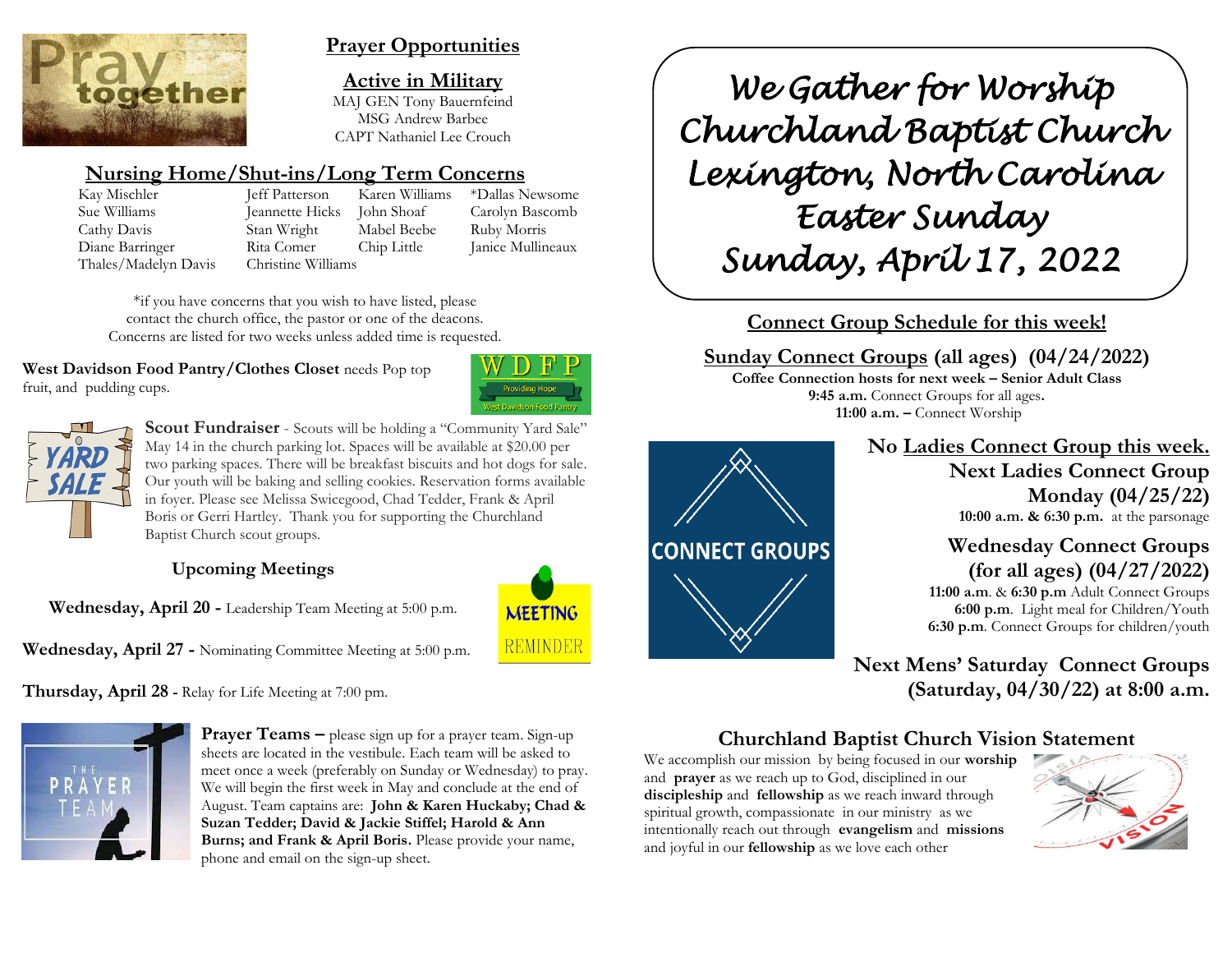

# *The Worship Service at Eleven O'clock Easter Sunday morning, April 17, 2022*

**Chiming of the Hour**

**Welcome/The Work of the Church**

**Call to Worship – Chancel Choir** We Welcome Glad Easter (159)

#### **Invocation**

**Hymn of Praise #159**  Christ the Lord is Risen Today

> **Children's Church** Chad/Suzan Tedder

**Special Music – Chancel Choir** Behold the Empty Tomb

> **Hymn of Giving #215**  Majesty

**Offertory Prayer -** David Stifel

## **Receiving of Tithes and Offerings**

. **Doxology**

**Message – Dr. Huckaby** Easter Perspective - Luke 24:13-35

**Invitation #320 –** Turn Your Eyes Upon Jesus

**Postlude** – Because He Lives And because He lives, I can face tomorrow. Because He lives, all fear is gone Because I know He holds the future. And life is worth a living just because He lives



## **Easter Perspective Luke 24:13-35**

Now that same day two of them were going to a village called Emmaus, about seven miles from Jerusalem. **<sup>14</sup>** They were talking with each other about everything that had happened. **<sup>15</sup>**As they talked and discussed these things with each other, Jesus himself came up and walked along with them; **<sup>16</sup>** but they were kept from recognizing him. **<sup>17</sup>** He asked them, "What are you discussing together as you walk

along?" They stood still, their faces downcast. **<sup>18</sup>** One of them, named Cleopas, asked him, "Are you the only one visiting Jerusalem who does not know the things that have happened there in these days?" **<sup>19</sup>** "What things?" he asked ."About Jesus of Nazareth," they replied. "He was a prophet, powerful in word and deed before God and all the people. **<sup>20</sup>** The chief priests and our rulers handed him over to be sentenced to death, and they crucified him; **<sup>21</sup>** but we had hoped that he was the one who was going to redeem Israel. And what is more, it is the third day since all this took place. **<sup>22</sup>** In addition, some of our women amazed us. They went to the tomb early this morning **<sup>23</sup>** but didn't find his body. They came and told us that they had seen a vision of angels, who said he was alive. **<sup>24</sup>** Then some of our companions went to the tomb and found it just as the women had said, but they did not see Jesus. **<sup>25</sup>** He said to them, "How foolish you are, and how slow to believe all that the prophets have spoken! **<sup>26</sup>** Did not the Messiah have to suffer these things and then enter his glory?" **<sup>27</sup>**And beginning with Moses and all the

Prophets, he explained to them what was said in all the Scriptures concerning himself. **<sup>28</sup>** As they approached the village to which they were going, Jesus continued on as if he were going farther. **<sup>29</sup>** But they urged him strongly, "Stay with us, for it is nearly evening; the day is almost over." So he went in to stay with them. **<sup>30</sup>** When he was at the table with them, he took bread, gave thanks, broke it and began to give it to them. **<sup>31</sup>** Then their eyes were opened and they recognized him, and he disappeared from their sight. **<sup>32</sup>** They asked each other, "Were not our hearts burning within us while he talked with us on the road and opened the Scriptures to us?" **<sup>33</sup>** They got up and returned at once to Jerusalem. There they found the Eleven and those with them, assembled together **<sup>34</sup>** and saying, "It is true! The Lord has risen and has appeared to Simon." **<sup>35</sup>** Then the two told what had happened on the way, and how Jesus was recognized by them when he broke the bread.

**Introduction** - when these two men met Jesus along that road to Emmaus their perspective change. The text shows us four things meeting Jesus changed in the lives of those two disciples that have application in our lives:

**Jesus changes our o\_\_\_\_\_\_\_\_\_\_\_ (24:33-35).**

**S\_\_\_\_\_\_\_\_\_\_\_ S\_\_\_\_\_\_\_\_\_\_\_ g\_\_\_\_\_\_\_\_\_\_\_**

**Jesus changes our c\_\_\_\_\_\_\_\_\_\_\_ (vv. 13-34)**

**Jesus changes our B\_\_\_\_\_\_\_\_\_\_\_ s\_\_\_\_\_\_\_\_\_\_\_ (25-34)**

**Jesus changes our w\_\_\_\_\_\_\_\_\_\_\_ (33-35).**

**Conclusion** – have you met Jesus? Have you allowed Him to make a difference in your life? When Jesus is active and present in our lives, when we have a growing relationship with Him, it changes our perspective, not just on Easter, but every day, all the way.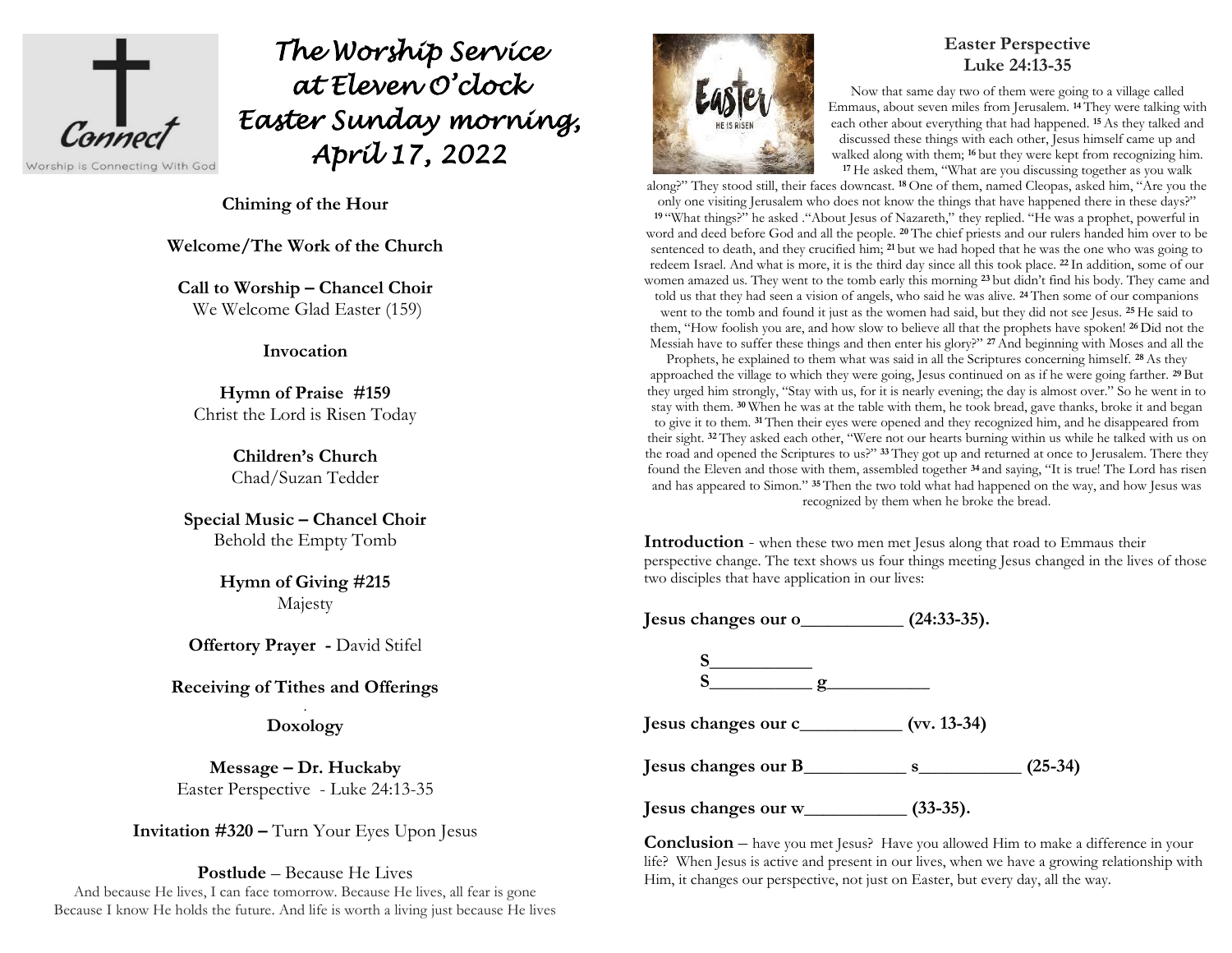

## **Volunteer Opportunities**

**Deacon of the Week -** David Stiffel **Next week** – David Wood

## **Security Team**

0**4/17** – Billy Harris/Jeff Snyder 0**4/24** Chad Tedder/David Wood

#### **Nursery Volunteers**

**4/17 –** Jessica West/Angie West **4/24 –** Marlena Fleeman/Sarah Hand

## **Children's Church**

**4/17 –** Lisa Ridenhour/Sandra Beck – **4/24 –** Kelli Hopkins/April Boris

#### **Wednesday Children's Connect**

**04/20 –** Taylor Heitman/Blanca Wood **4/27 –** David Wood/Pam Phipps

## **Office Secretaries**

**4/17 –** Karen Allen **4/24 –** Amy Freeman

## **Counting Team**

**4/17 –** Pam Phipps/Luke Shepherd **4/24 –** Karen Allen/Sherri Manno

## **Ushers**

**4/17 –** Ronnie Beck/Harold Burns/Randall Allman/Rick Lomax **4/24 –** Chad Tedder/Rudy Hartley/Ronald Hartley/Michael Swicegood

**Davidson County** is turning 200 years old this year. For fun facts and information of events and celebrations go to the Davidson County Bicentennial Facebook page, contact Toyna Hensley at the county library or see Fairye Mills.



**Thank you –** our family would like to thank the Churchland Baptist family for their



thoughtfulness and prayers during the recent loss of my dad, Thomas Carter, and for the kind donations to CBC in his memory. Also, thank you for your prayers for Doug following his eye surgery. We are blessed to have a caring church family, Doug and Jeanette Mills.

**Thank you** – to all who helped move furniture downstairs and deliver. Your kindness was greatly appreciated.



## **Volunteer Opportunities**

**Deacon of the Week -** David Stiffel **Next week** – David Wood

#### **Security Team**

0**4/17** – Billy Harris/ Snyder 0**4/24** Chad Tedder/David Wood

#### **Nursery Volunteers**

**4/17 –** Jessica West/Angie West **4/24 –** Marlena Fleeman/Sarah Hand

#### **Children's Church**

**4/17 –** Lisa Ridenhour/Sandra Beck – **4/24 –** Kelli Hopkins/April Boris

#### **Wednesday Children's Connect**

**04/20 –** Taylor Heitman/Blanca Wood **4/27 –** David Wood/Pam Phipps

> **Office Secretaries 4/17 –** Karen Allen

**4/24 –** Amy Freeman

## **Counting Team**

**4/17 –** Pam Phipps/Luke Shepherd **4/24 –** Karen Allen/Sherri Manno

#### **Ushers**

**4/17 –** Ronnie Beck/Harold Burns/Randall Allman/Rick Lomax **4/24 –** Chad Tedder/Rudy Hartley/Ronald Hartley/Michael Swicegood

**Davidson County** is turning 200 years old this year. For fun facts and information of events and celebrations go to the Davidson County Bicentennial Facebook page, contact Toyna Hensley at the county library or see Fairye Mills.



**Thank you –** our family would like to thank the Churchland Baptist family for their



thoughtfulness and prayers during the recent loss of my dad, Thomas Carter, and for the kind donations to CBC in his memory. Also, thank you for your prayers for Doug following his eye surgery. We are blessed to have a caring church family, Doug and Jeanette Mills.

**Thank you** – to all who helped move furniture downstairs and deliver. Your kindness was greatly appreciated.